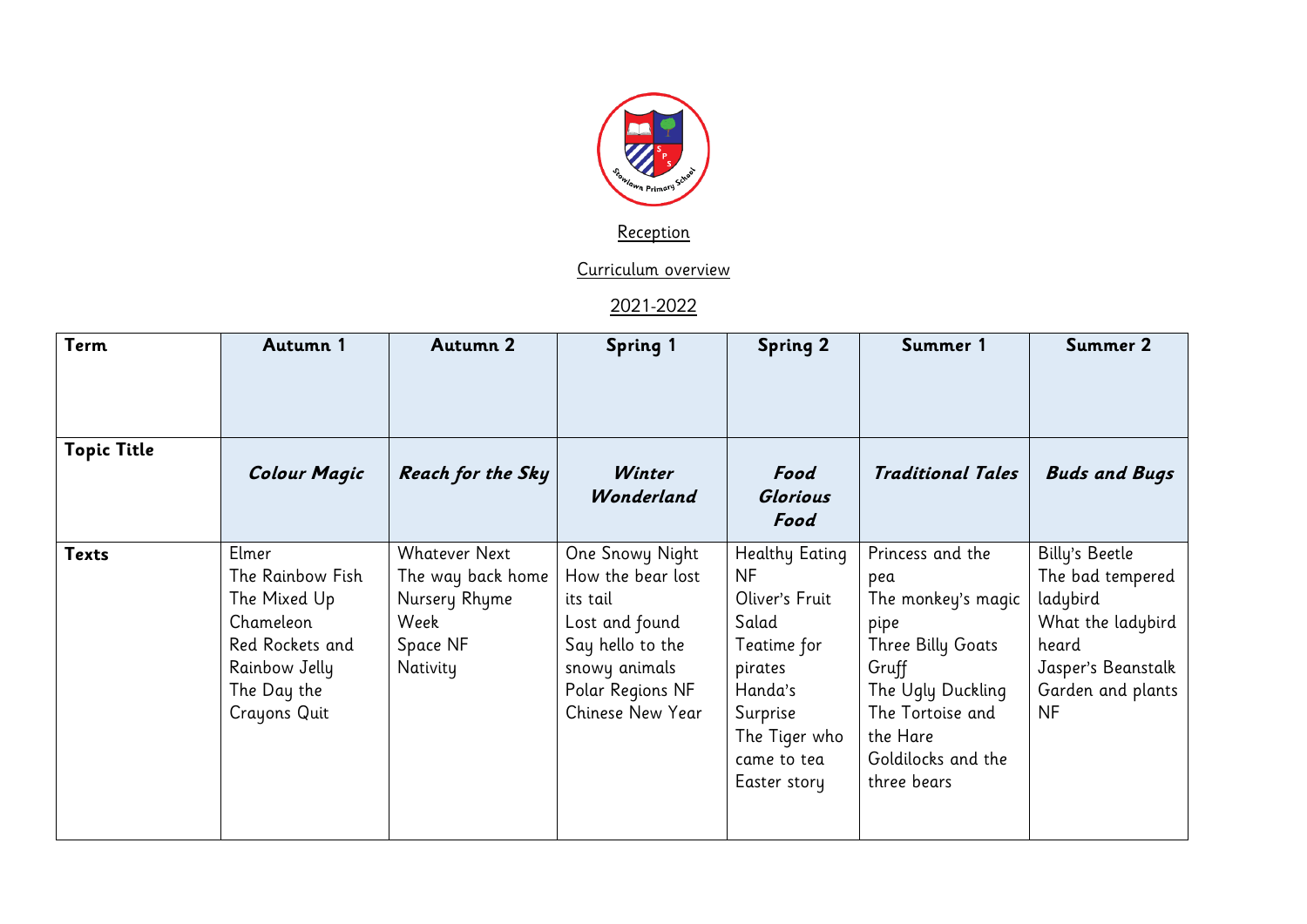| Literacy                           | Name Writing<br>Hear, says and writes initial sounds.<br>Begins to say the sounds in words and<br>blend together.<br>Form lowercase letters correctly.                                                                                                                                                  | Begins to recognise special friends<br>and read in some words.<br>Can read short words made up of<br>known letters.<br>Know some common exception words.<br>Forms capital letters correctly.<br>Can write words, writing a sound for<br>each letter they can hear.<br>Can write known common exception<br>words.                                                          | Can demonstrate an understanding of<br>what they have read.<br>Knows all common exception linked to<br>their individual phonics stage.<br>Re-read books to build up confidence<br>and fluency.<br>Can write short phrases and sentences<br>using their phonetic knowledge.<br>Can read back own work to an adult.<br>Begins to write using capital letters and<br>full stops.<br>Can write known common exception<br>words and understand why they are "red<br>words". |
|------------------------------------|---------------------------------------------------------------------------------------------------------------------------------------------------------------------------------------------------------------------------------------------------------------------------------------------------------|---------------------------------------------------------------------------------------------------------------------------------------------------------------------------------------------------------------------------------------------------------------------------------------------------------------------------------------------------------------------------|------------------------------------------------------------------------------------------------------------------------------------------------------------------------------------------------------------------------------------------------------------------------------------------------------------------------------------------------------------------------------------------------------------------------------------------------------------------------|
| Communication<br>and Language (CL) | Curiosity cube<br>Start to understand why listening is<br>important.<br>Listen to and talk about familiar stories.<br>Uses a wide range of taught vocabulary<br>and vocabulary from own experiences.<br>Uses longer sentences and beginning to<br>use joining words.<br>Begins to ask simple questions. | Curiosity cube<br>Understands skills required to be a<br>good listener.<br>Listen carefully and learn rhymes and<br>songs.<br>Uses new vocabulary throughout the<br>day during talk linked to learning.<br>Connects talk using a range of<br>connectives.<br>Uses talk to work out problems and<br>organise activities.<br>Asks relevant questions linked to<br>learning. | Curiosity cube<br>Can retell a story in detail.<br>Engage and discuss non-fiction books.<br>Understands links between vocabulary<br>e.g. enormous = $big/huge$ and can use it<br>in different contexts.<br>Describes events in some detail.<br>Uses talk to explain how things work<br>and why they might happen.<br>Uses a range of different tenses.                                                                                                                 |
| Maths                              | Can count beyond 10<br>Can count objects, actions and sounds<br>Develops a fast recognition of objects<br>without counting individually<br>Begins to understand some mathematical<br>vocabulary when comparing quantities                                                                               | Can consistently recognise numbers<br>to 10 and beyond<br>Can match numeral to quantity<br>Shows a fast recognition of objects<br>without counting individually<br>Can begin to identify one more and<br>one less of a number                                                                                                                                             | Can compare quantities using<br>mathematical vocabulary<br>Can confidently and quickly state one<br>more and one less of a number<br>Can recognise odd and even numbers<br>Can recall doubles facts<br>Can share quantities equally                                                                                                                                                                                                                                    |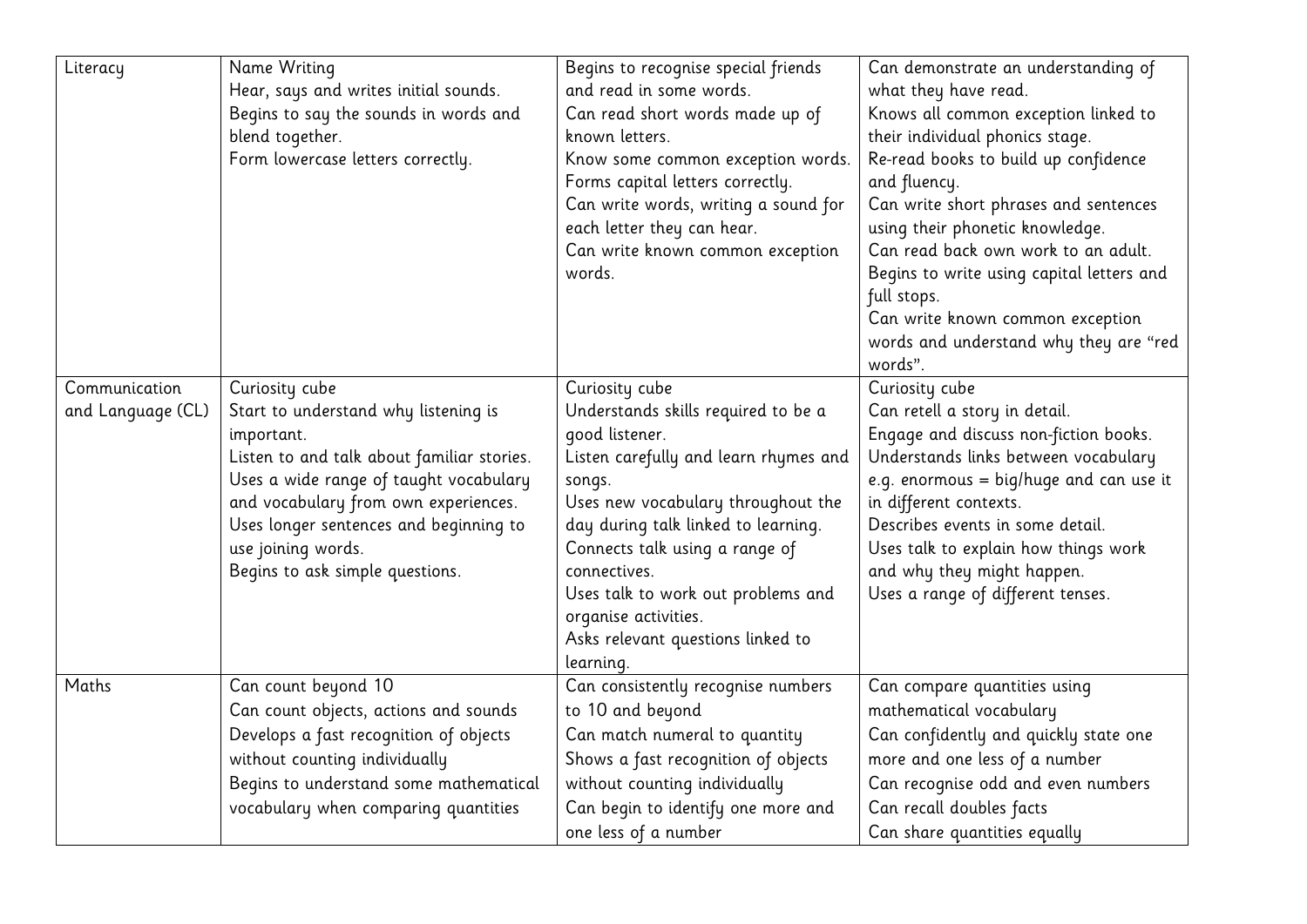|                        | Begin to add and subtract different       | Gains a broader understanding of      | Can recall number bonds to 10             |  |  |
|------------------------|-------------------------------------------|---------------------------------------|-------------------------------------------|--|--|
|                        | amounts together practically              | number facts e.g. to make 4 we can    | Can create own repeating pattern          |  |  |
|                        | Can identify and name shapes              | have 2+2 or 3+1                       | Can compare weight, length and            |  |  |
|                        | Can make comparisons between length,      | Begins to explore odd and even        | capacity                                  |  |  |
|                        | weight and capacity                       | numbers                               |                                           |  |  |
|                        |                                           | Can explore shapes putting them       |                                           |  |  |
|                        |                                           | together to create new shapes and     |                                           |  |  |
|                        |                                           | arrangements                          |                                           |  |  |
|                        |                                           | Can confidently continue a pattern    |                                           |  |  |
| <b>Personal Social</b> | Build relationships with adults and peers | Understands and begins to develop     | Shows positive relationships with peers   |  |  |
| Emotional              | Can identify and express own feelings in  | positive relationships                | and staff                                 |  |  |
| Development            | different contexts                        | Understands and considers the         | Consider the viewpoint of others          |  |  |
| (PSED)                 | Show a "have a go" attitude               | feelings of others                    | Persevere with a challenging activity     |  |  |
|                        | Can discuss own interests and opinions    | Be prepared to "try again" to achieve | independently or with peers               |  |  |
|                        | Shows awareness of good health and        | a goal, independently or with peers   | See themselves as a valuable individual   |  |  |
|                        | hygiene                                   | Talk about self in a positive way     | Know the importance of good health        |  |  |
|                        | Understands rules and boundaries for      | Can manage basic hygiene and          | hygiene                                   |  |  |
|                        | Reception                                 | personal needs                        |                                           |  |  |
|                        |                                           | Can adapt behaviour to follow rules   |                                           |  |  |
|                        |                                           | and boundaries                        |                                           |  |  |
| Expressive Arts and    | Explore different resources, tools and    | Use a range of resources and tools to | Use a variety of effects to express their |  |  |
| Design (EAD)           | effects that can be achieved              | represent ideas                       | ideas and feelings                        |  |  |
|                        | Engage in pretend play with their peers   | Share creations they have made        | Share creations they have made and        |  |  |
|                        | Listen attentively to music               | Develop story lines or recount        | explain the process                       |  |  |
|                        | Begin to sing in a group                  | narratives in play with a group of    | Explores and engages in music making      |  |  |
|                        |                                           | peers                                 | Perform music and songs alongside peers   |  |  |
|                        |                                           | Move in time to music and talk about  |                                           |  |  |
|                        |                                           |                                       |                                           |  |  |
|                        |                                           | Sing songs matching pitch and         |                                           |  |  |
|                        |                                           | melody                                |                                           |  |  |
|                        |                                           |                                       |                                           |  |  |
|                        |                                           |                                       |                                           |  |  |
|                        |                                           |                                       |                                           |  |  |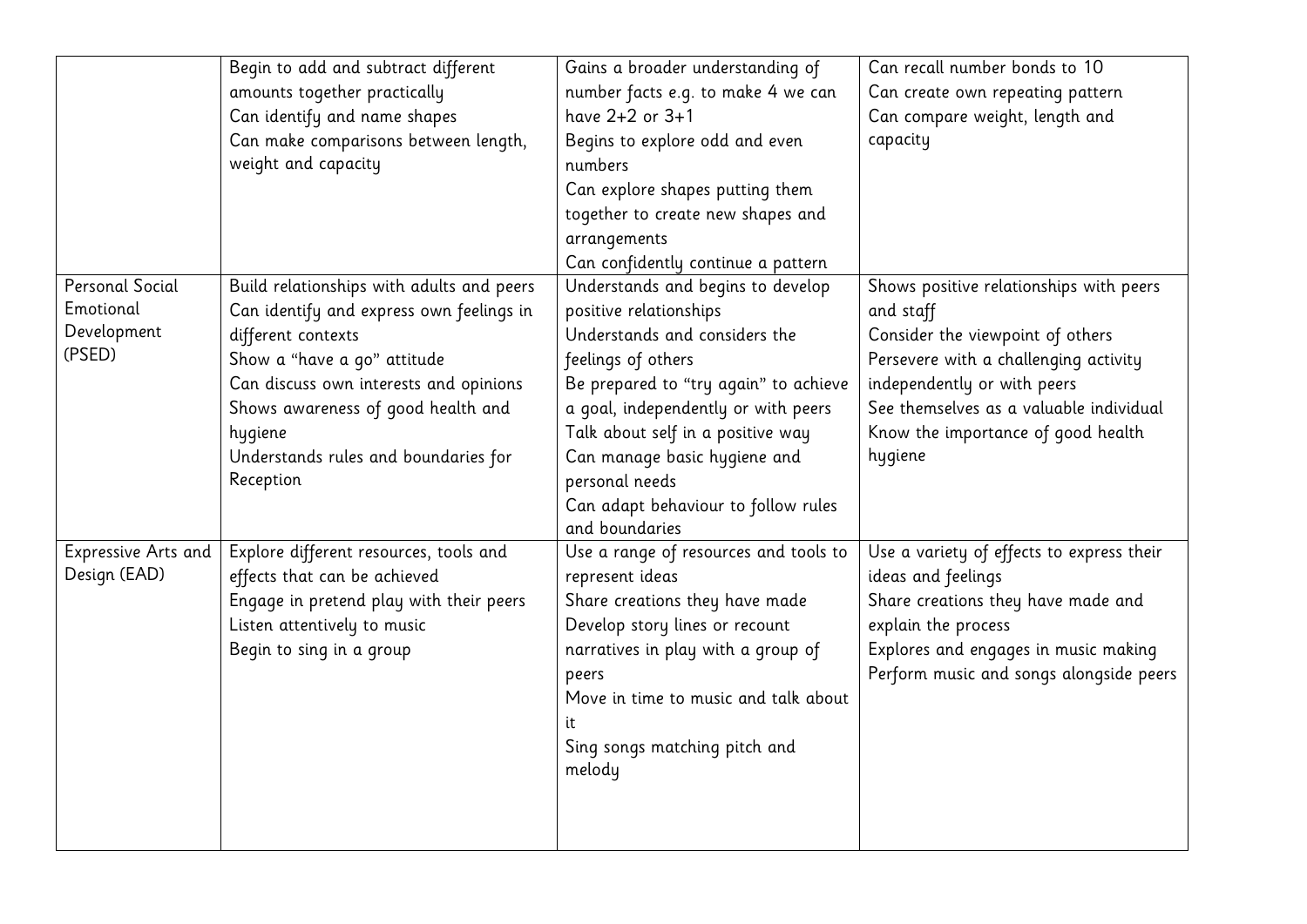| Physical<br>Development (PD)    | Can eat independently using a knife and<br>fork<br>Becomes more confident using different<br>body movement skills and can negotiate<br>space<br>Explores a range of large and small<br>apparatus<br>Explores a range of actions with a ball<br>Uses 1 handed tools with control and<br>accuracy |                                                                                                  | Develops overall body strength, co-<br>ordination, balance, and agility<br>Uses a range of large and small<br>apparatus independently<br>Refines a range of ball skills<br>Can confidently use 1 handed tools<br>for a purpose |                                                                                                                                                                                                                                        | Progress towards a more fluent style of<br>moving with developing control<br>Confidently and safely uses a range of<br>apparatus alone and in a group<br>Develops precision and accuracy when<br>engaging in activities that involve a ball<br>Begins to develop accurate letter<br>formation |                                                                                                                                             |  |
|---------------------------------|-------------------------------------------------------------------------------------------------------------------------------------------------------------------------------------------------------------------------------------------------------------------------------------------------|--------------------------------------------------------------------------------------------------|--------------------------------------------------------------------------------------------------------------------------------------------------------------------------------------------------------------------------------|----------------------------------------------------------------------------------------------------------------------------------------------------------------------------------------------------------------------------------------|-----------------------------------------------------------------------------------------------------------------------------------------------------------------------------------------------------------------------------------------------------------------------------------------------|---------------------------------------------------------------------------------------------------------------------------------------------|--|
| <b>PE</b>                       | Best of Balls<br>Catching and<br>throwing skills.                                                                                                                                                                                                                                               | Dance till you drop<br>Creating dance<br>moves around<br>nursery rhymes.                         | Cosmic Yoga<br>Developing control<br>in movements and<br>balancing.                                                                                                                                                            | The Olympics<br>Moving in<br>different ways-<br>jumping,<br>controlling<br>objects.                                                                                                                                                    | <b>Dance Dinosaurs</b><br>Creating a dance<br>routine based on<br>dinosaur<br>movements                                                                                                                                                                                                       | Gym in the jungle<br>Using apparatus<br>to develop<br>different ways of<br>moving and<br>balancing.                                         |  |
| Understanding the<br>World (UW) |                                                                                                                                                                                                                                                                                                 | Explore the natural world around them<br>Talk about members of immediate family<br>and community |                                                                                                                                                                                                                                | Describe what they see, hear and feel<br>outside<br>Name and describe different<br>occupations<br>Can discuss differences in<br>environments<br>Recognises some similarities and<br>differences between life in different<br>countries |                                                                                                                                                                                                                                                                                               | Shows an awareness of<br>life in the past<br>Shows an awareness of<br>what maps are used for<br>Investigates changes in<br>states of matter |  |
| Music                           | Me!<br>Charanga music<br>scheme<br>Listening,<br>repeating, finding<br>the pulse.                                                                                                                                                                                                               | My Stories<br>Charanga music<br>scheme<br>Listening,<br>repeating, finding<br>the pulse.         | Everyone!<br>Charanga music<br>scheme<br>Listening, repeating,<br>finding the pulse.                                                                                                                                           | Our World<br>Charanga<br>music scheme<br>Listening,<br>repeating,<br>finding the<br>pulse.                                                                                                                                             | Big Bear Funk<br>Charanga music<br>scheme<br>Listening, repeating,<br>finding the pulse.                                                                                                                                                                                                      | Reflect, Rewind<br>and Replay<br>Charanga music<br>scheme<br>Listening,<br>repeating, finding<br>the pulse.                                 |  |
| Lets Celebrate                  | Harvest                                                                                                                                                                                                                                                                                         | Diwali                                                                                           | Chinese New Year                                                                                                                                                                                                               | Easter                                                                                                                                                                                                                                 | Eid                                                                                                                                                                                                                                                                                           |                                                                                                                                             |  |